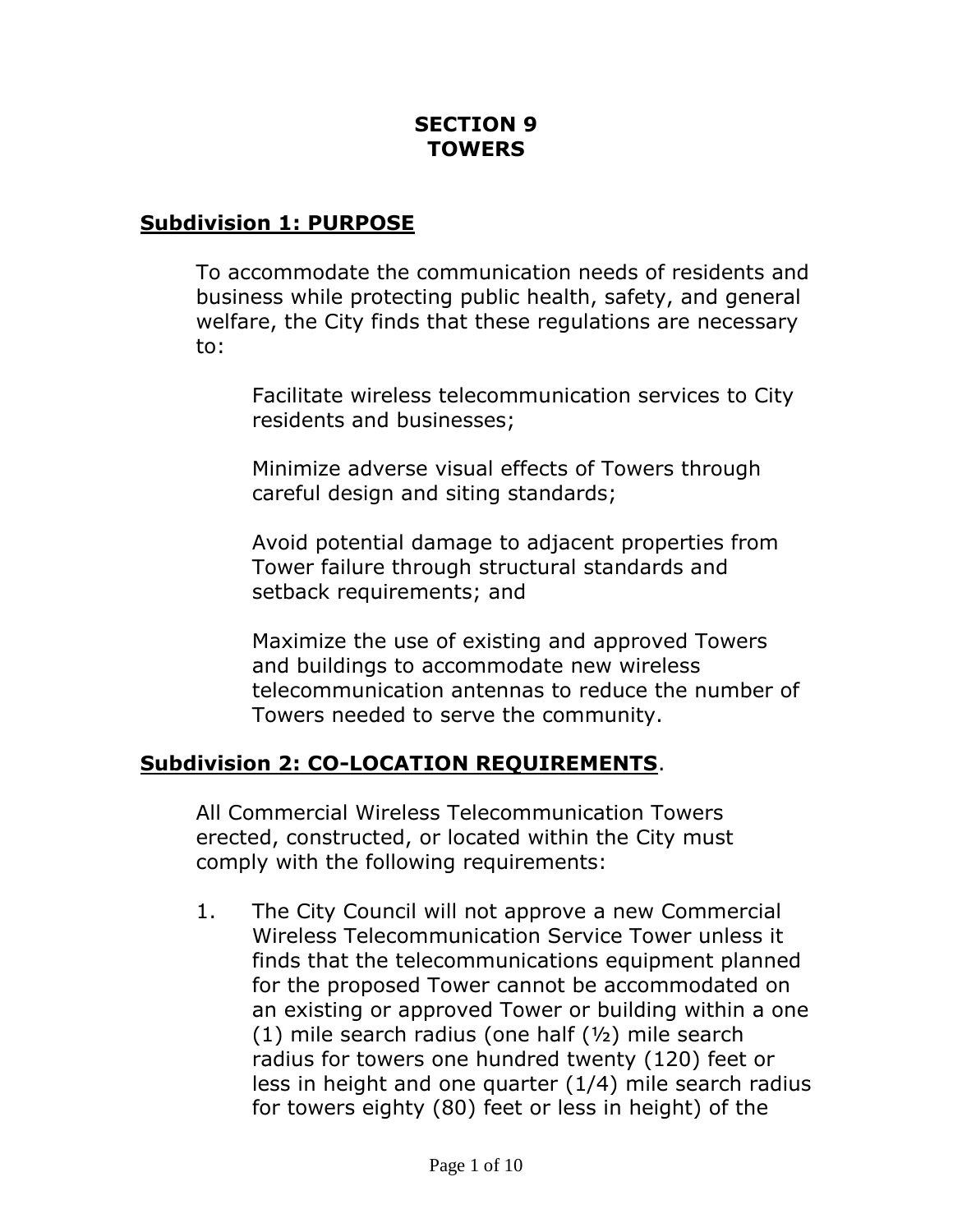proposed Tower due to one (1) or more of the following reasons:

- A. The planned equipment would exceed the structural capacity of the existing or approved Tower or building, as documented by a qualified and licensed professional engineer, and the existing or approved Tower cannot be reinforced, modified, or replaced to accommodate planned or equivalent equipment at a reasonable cost.
- B. The planned equipment would cause interference materially impacting the usability of other existing or planned equipment at the Tower or building as documented by a qualified and licensed professional engineer, and the interference cannot be prevented at a reasonable cost.
- C. Existing or approved Towers and buildings within the search radius cannot accommodate the planned equipment at a height necessary to function reasonably as documented by a qualified and licensed professional engineer.
- D. Other unforeseen reasons that make it not feasible to locate the planned telecommunications equipment upon an existing or approved Tower or building.
- 2. Any proposed Commercial Wireless Telecommunication Service Tower which is over one hundred (100) feet in height must be designed, structurally, electrically, and in all other respects, to accommodate both the applicant's antennas and comparable antennas, for at least two (2) additional users.
- 3. Towers must be designed to allow for future rearrangement of Antennas upon the Tower and to accept Antennas mounted at varying heights.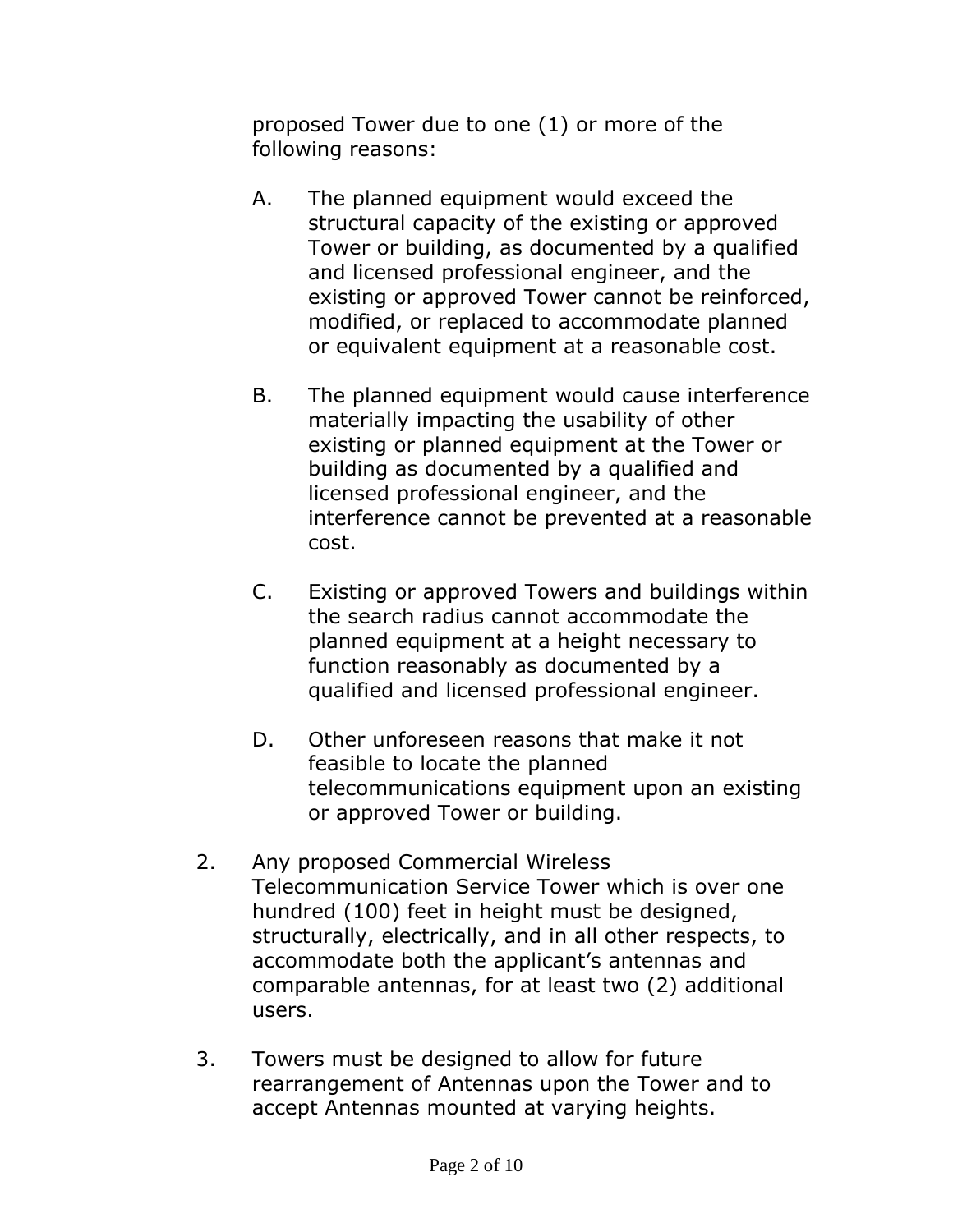# **Subdivision 3: TOWER CONSTRUCTION REQUIREMENTS**.

All Towers and Antennas erected, constructed, or located within the City, and all wiring, must comply with the requirements of the City Building Code, State Electrical Code and any other applicable codes or regulations.

### **Subdivision 4: TOWER AND ANTENNA DESIGN REQUIREMENTS**.

Proposed or modified Towers and Antennas must meet the following design requirements:

- 1. Appearance. Towers and Antennas must be designed to blend into the surrounding environment through the use of color and camouflaging architectural treatment, except in instances where the color is dictated by federal or state authorities such as the Federal Aviation Administration.
- 2. Monopole Design. Commercial Wireless Telecommunication Service Towers must be of a monopole design unless the City Council determines that an alternative design would better blend in to the surrounding environment or better accommodate multiple use of the Tower.

## **Subdivision 5: TOWER SETBACKS**.

Notwithstanding anything to the contrary in the regulations applicable to a specific zoning district, Towers must conform to each of the following minimum setback requirements:

- 1. Underlying Zoning District Setbacks. Unless this Section specifies otherwise, Towers must meet the setbacks of the applicable underlying zoning district.
- 2. Residential Property. In all non-residential zones, at a minimum, a Tower must be setback from residentially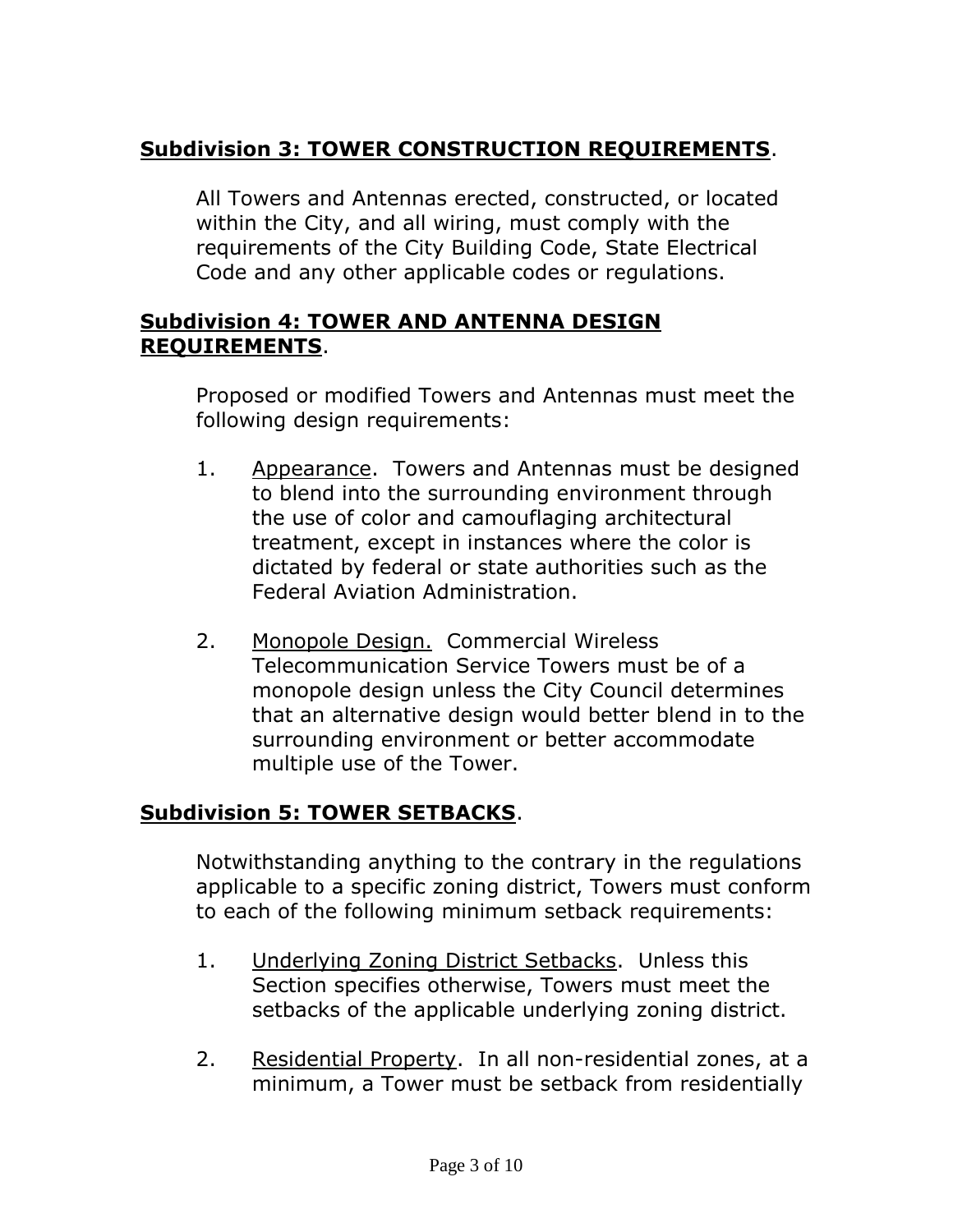zoned property by at least two (2) feet for each foot of height of the Tower.

- 3. Public Right-of-Way. Towers must be set back from existing or planned public rights of way by a minimum distance equal to one half  $(y_2)$  of the Tower's height including all Antennas and attachments. No part of any Tower, Antenna, support structure, lines, cables, equipment, wires or braces must extend across or over any part of a public right-of-way, public street, highway or sidewalk.
- 4. Between Principal Structures and Streets. Towers may not be located between a principal structure and a public street, with the following exceptions:
	- A. In industrial zoning districts, Towers may be placed within a side yard abutting an internal industrial street.
	- B. On sites with adjacent public streets on all sides, Towers may be placed within a side yard abutting a local street.
- 5. Variance. A Tower's setback may be reduced or its location in relation to a public street varied, at the City Council's sole discretion, to allow a Tower's integration into an existing or proposed structure such as a church steeple, light standard, power line support device, or similar structure.

## **Subdivision 6: TOWER HEIGHT**.

1 Height Determination. A Tower's height must be determined by measuring the vertical distance from the Tower's point of contact with the ground to the Tower's highest point, including all Antennas or other attachments, and if the Tower is mounted upon another structure, the height of that structure plus the vertical distance from the Tower's point of contact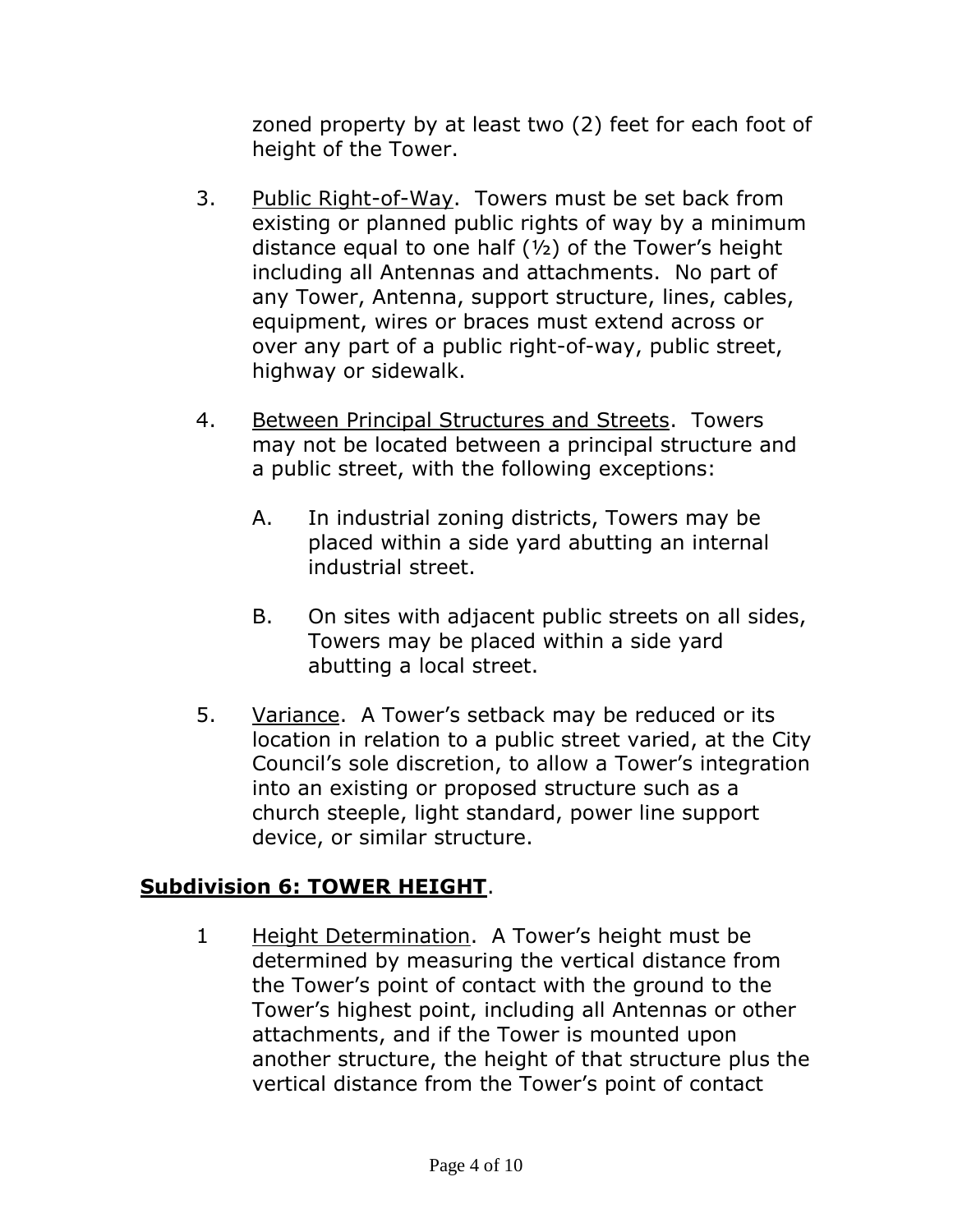with the structure must be added together to determine the Tower's height.

- 2 Height Restrictions. Notwithstanding anything to the contrary in the regulations applicable to a specific zoning district, Towers are subject to the following height restrictions:
	- A. In all residential districts, a Tower's maximum height is thirty-five (35) feet.
	- B. In all non-residential districts, a Tower's maximum height is one (1) foot for each two (2) feet the Tower is setback from residentially zoned property or one hundred fifty (150) feet, whichever is less.

## **Subdivision 7: TOWER LIGHTING**.

Towers may not be illuminated by artificial means and may not display strobe lights unless the lighting is specifically required by the Federal Aviation Administration or other federal or state authority for a particular Tower or otherwise approved by the City Council. When incorporated into the Tower's approved design, light fixtures used to illuminate ball fields, parking lots, or similar areas may be attached to the Tower.

## **Subdivision 8: SIGNS AND ADVERTISING**.

The use of any portion of a Tower for signs other than warning or equipment information signs are prohibited.

#### **Subdivision 9: ACCESSORY UTILITY BUILDINGS**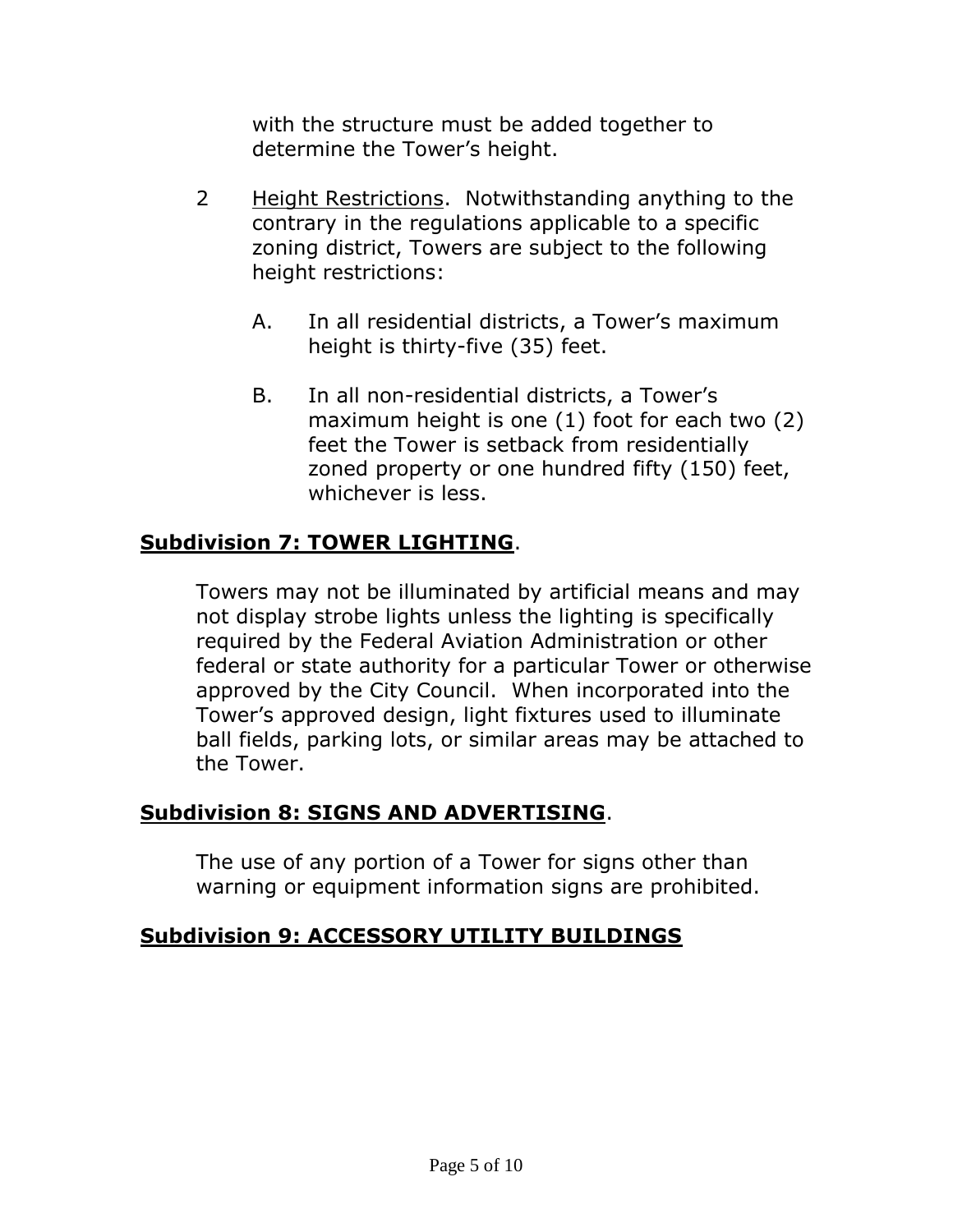All utility buildings and structures accessory to a Tower must be architecturally designed to blend in with the surrounding environment and must meet the minimum setback requirements and all other requirements of the underlying zoning district in which the building is located. Ground mounted equipment must be screened from view by suitable vegetation, except where a design of nonvegetative screening better reflects and complements the architectural character of the surrounding neighborhood.

## **Subdivision 10: FENCING**

All Commercial Towers and accessory buildings must be enclosed with an aesthetically acceptable fence between eight (8) and ten (10) feet in height with a locked gate to prevent unauthorized entry.

## **Subdivision 11: LANDSCAPING AND SCREENING**

As a condition to approving a Commercial Tower, the City Council will establish reasonable requirements relating to landscaping and screening to improve the aesthetic appearance of the Tower's base and accessory buildings. Existing on-site vegetation should be preserved to the maximum extent possible.

# **Subdivision 12: MINIMUM SPACING**.

Commercial Tower locations must be at least one-fourth (1/4) mile apart. Antennas wholly contained within a building or other structure and not visible to the general public are exempt from this spacing regulation as determined by the City Council.

## **Subdivision 13: LICENSES**

All proposals to erect any new Tower must be accompanied by all required federal, state or local agency licenses or proof of application for them.

## **Subdivision 14: ABANDONED OR UNUSED TOWERS**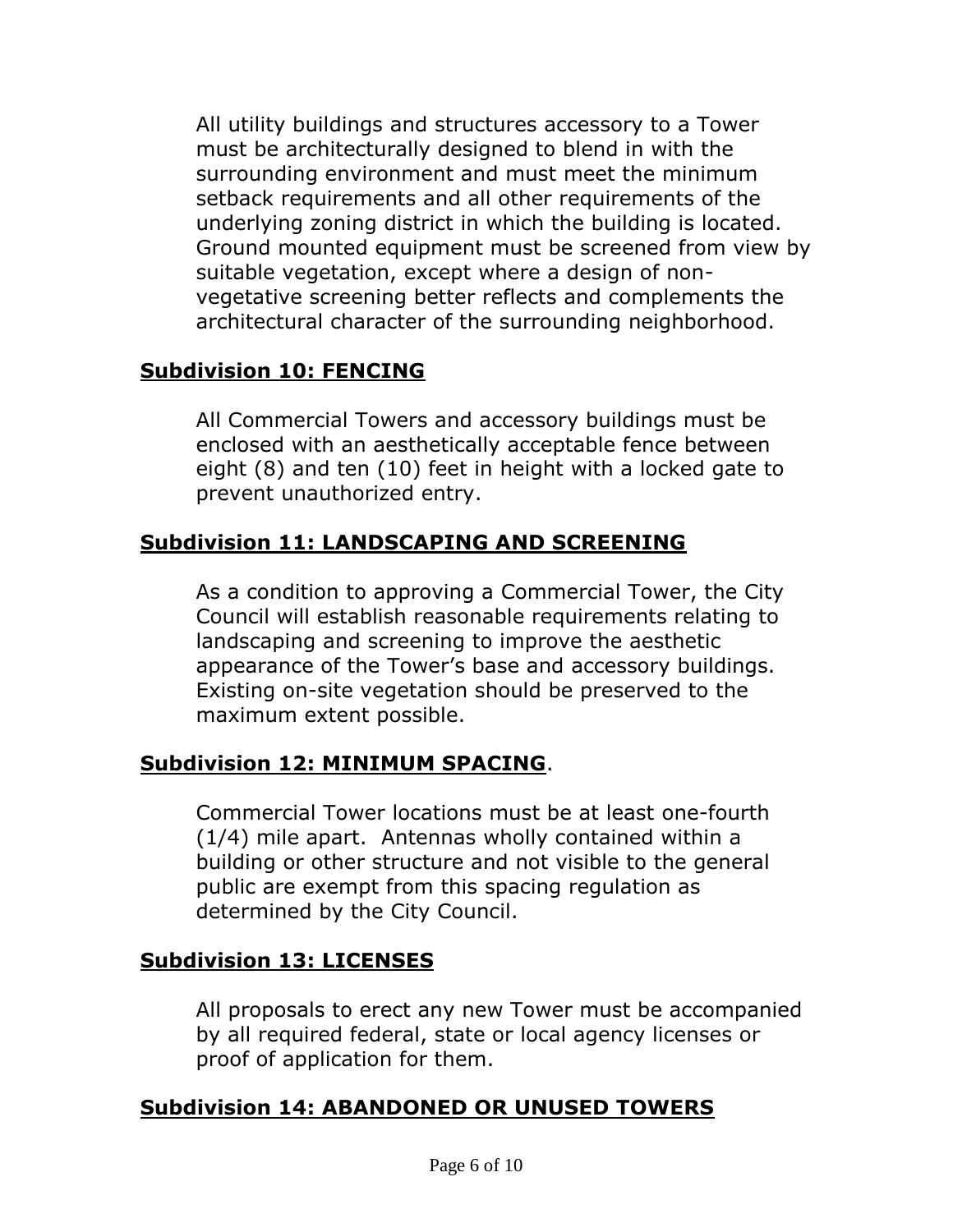Abandoned or unused Towers or portions of Towers must be removed as follows:

- 1. All abandoned or unused Towers and associated facilities must be removed within twelve (12) months after the cessation of operations at the site unless the City Council approves a time extension. If a Tower is not removed within twelve (12) months after the cessation of operations at a site, the City may remove the Tower and associated facilities and assess the removal costs against the property.
- 2. Unused portions of Towers above a manufactured connection must be removed within six (6) months of the time of Antenna relocation. The replacement of portions of a Tower previously removed requires the issuance of a new conditional use permit.

### **Subdivision 15: ANTENNAS MOUNTED ON ROOFS, WALLS AND EXISTING TOWERS**

The City Council may approve the placement of wireless telecommunication Antennas on roofs, walls, and existing Towers if the Antennas meet this Ordinance's requirements and after submittal of: 1) a final site and building plan; and 2) a report prepared by a qualified and licensed professional engineer indicating the existing structure or Tower's suitability to accept the Antenna and the proposed method of affixing the Antenna to the structure. The report must indicate complete details of all fixtures and couplings and the precise point of attachment.

### **Subdivision 16: INTERFERENCE WITH PUBLIC SAFETY TELECOMMUNICATIONS**

No new or existing telecommunications service may interfere with public safety telecommunications. All applications for new service must be accompanied by an intermodulation study which provides a technical evaluation of existing and proposed transmissions and indicates all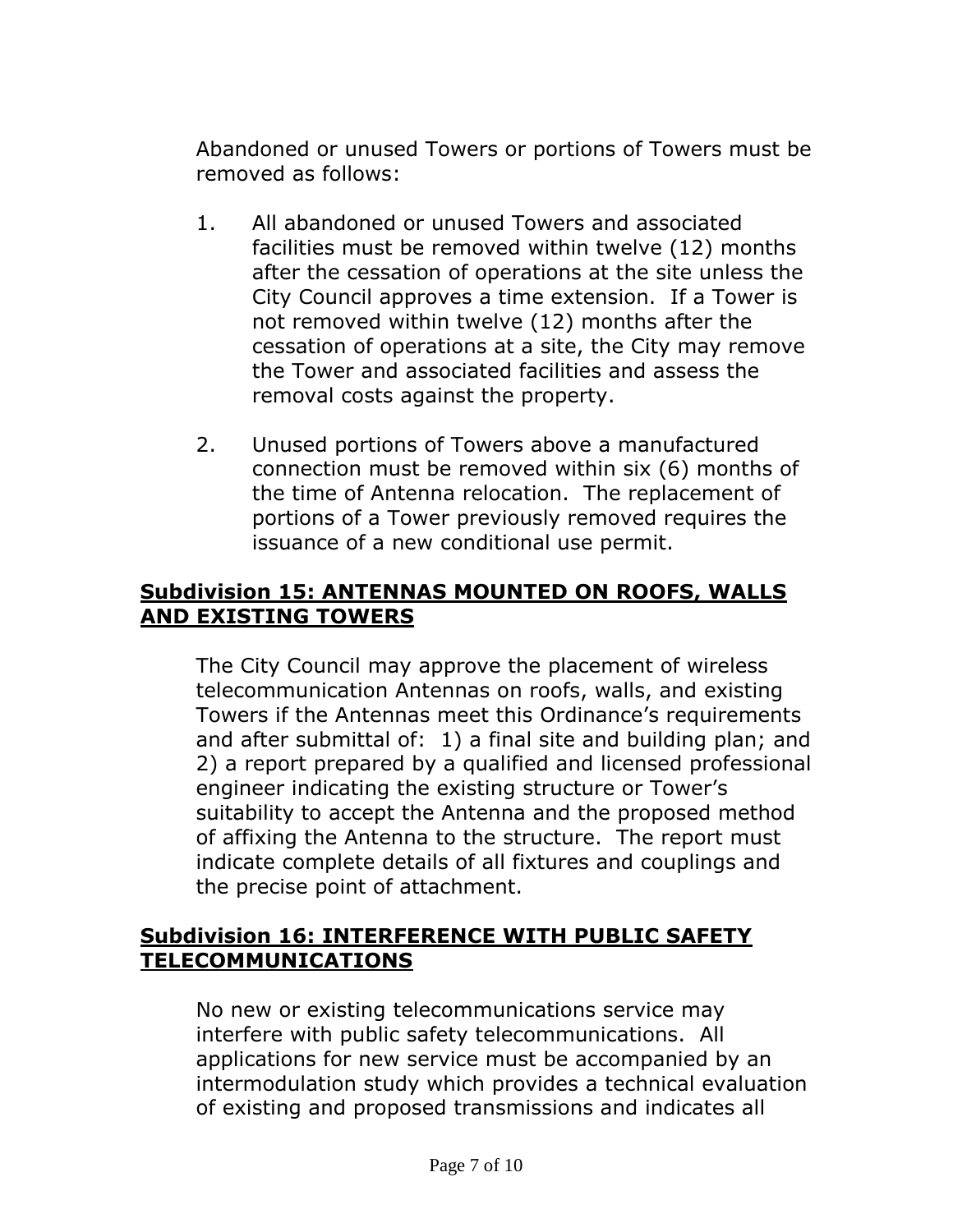potential interference problems. Before the introduction of new service or changes in existing service, telecommunication providers must notify the City at least ten (10) calendar days in advance of such changes and allow the City to monitor interference levels during the testing process.

## **Subdivision 17: ADDITIONAL SUBMITTAL REQUIREMENTS**

In addition to the information required elsewhere in this Ordinance, all applications to construct Towers must include the following supplemental information:

- 1. A report from a qualified and licensed professional engineer which does the following:
	- A. Describes the Tower height and design including a cross section and elevation;
	- B. Documents the height above grade for all potential mounting positions for co-located Antennas and the minimum separation distances between Antennas;
	- C. Describes the Tower's capacity, including the number and type of Antennas that it can accommodate;
	- D. Documents what steps the applicant will take to avoid interference with established public safety telecommunications;
	- E. Includes an engineer's stamp and registration number; and
	- F. Includes other information necessary to evaluate the request.
- 2. For all Commercial Wireless Telecommunication Service Towers, a letter of intent committing the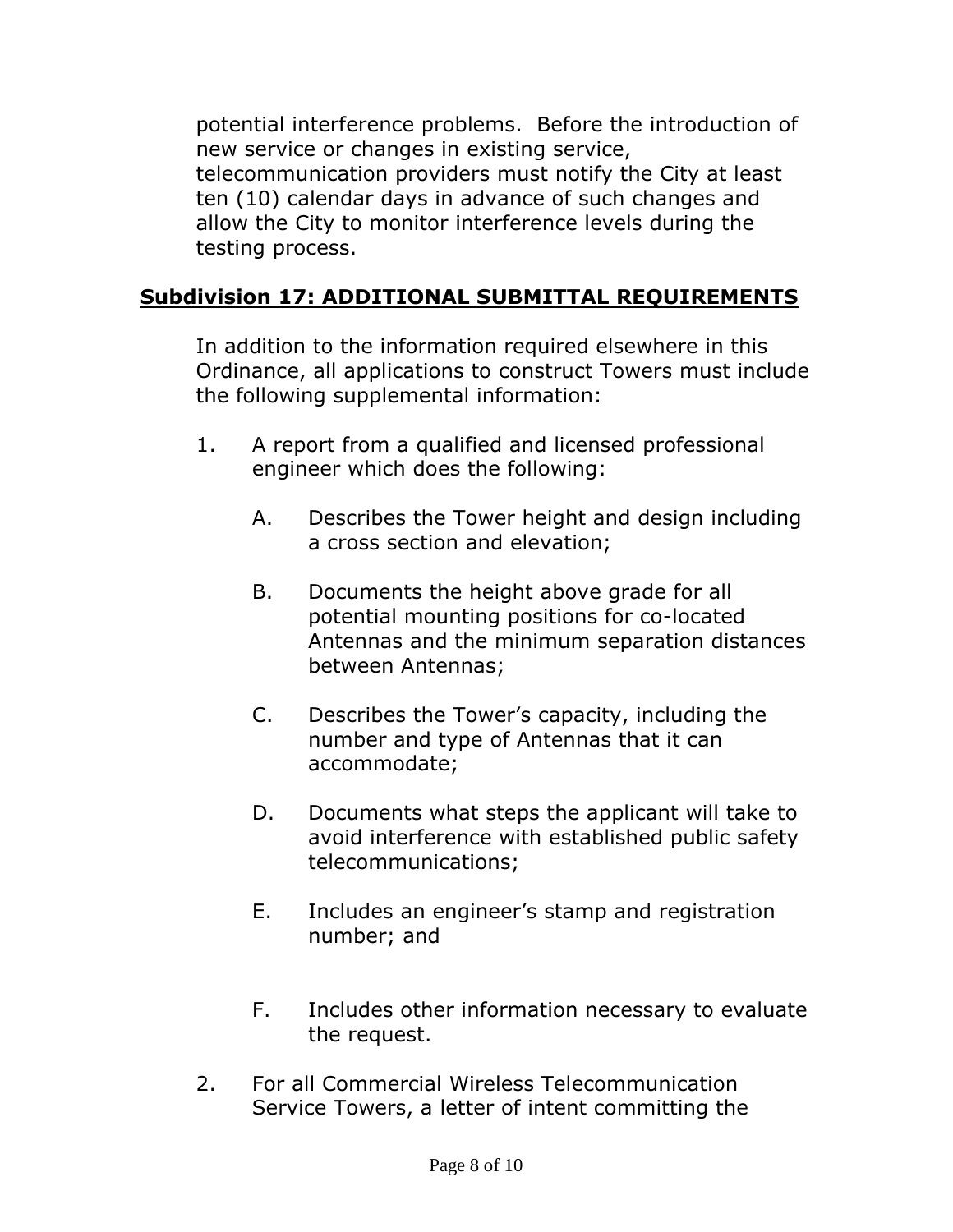Tower owner and his or her successors to allow the shared use of the Tower if an additional user agrees in writing to meet reasonable terms and conditions for shared use.

- 3. Before the City issues a building permit, the following supplemental information must be submitted:
	- A. Proof that the proposed Tower complies with regulations administered by Federal Aviation Administration; and
	- B. A report from a qualified and licensed professional engineer, which demonstrates the Tower's compliance with the applicable structural and electrical standards.
- 4. A site plan showing the boundaries of the property where the Tower is located, adjacent land uses, the Tower's location and any Accessory Buildings within the property, distance setbacks from property lines for the Tower and all Accessory Buildings, Fence locations and proposed landscaping and screening.

## **Subdivision 18: EXCEPTIONS**

This Section's requirements apply to all structures and developments otherwise permitted under this Ordinance except:

- 1. Planned Unit Developments, when approved as a part of a preliminary and final development plan under this Ordinance.
- 2. Public utility structures, including but not limited to water towers, lights and signals, power and telephone poles, and poles supporting emergency warning devices.
- 3. Church sanctuaries, steeples and bell towers.